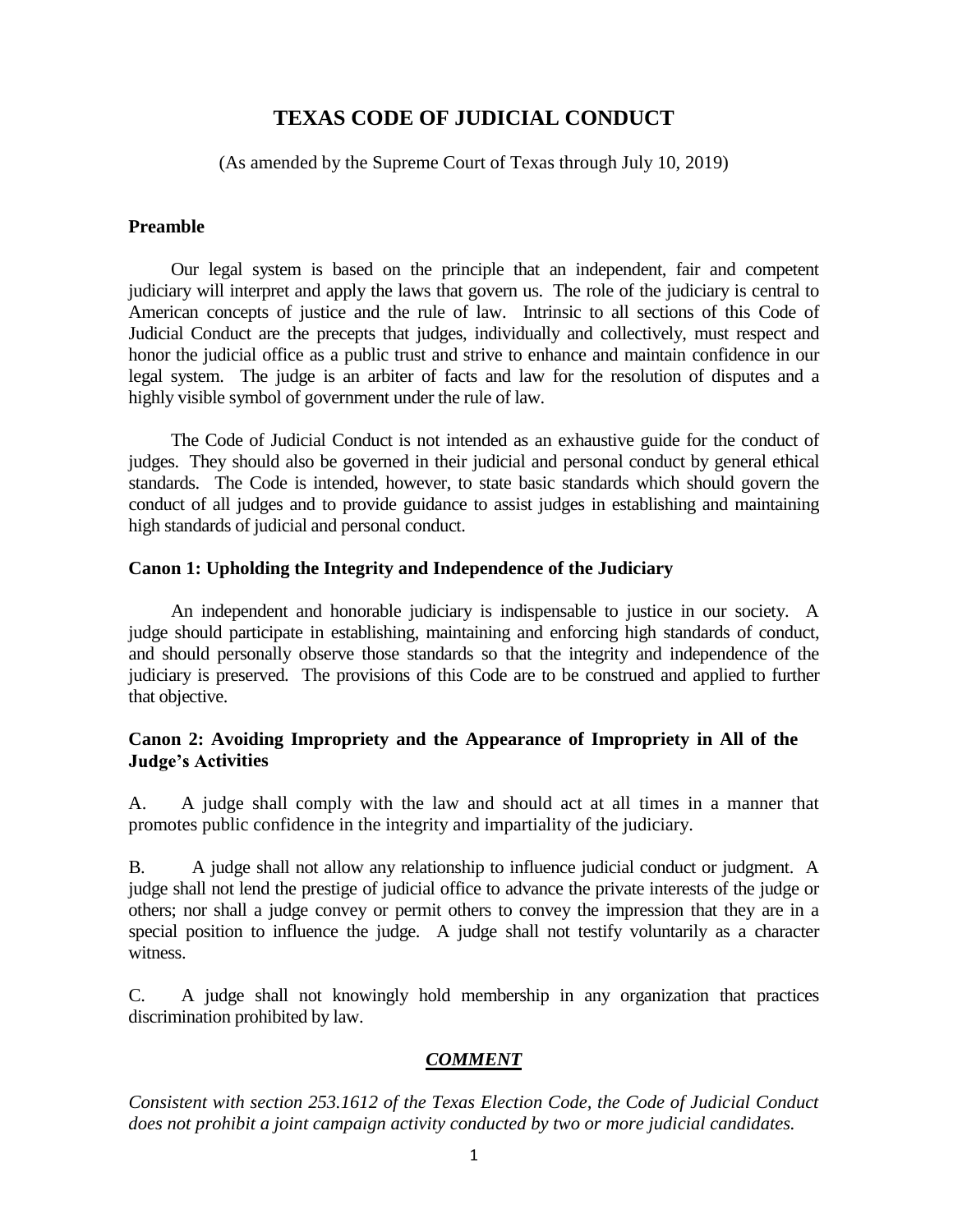## **Canon 3: Performing the Duties of Judicial Office Impartially and Diligently**

**A. Judicial Duties in General.** The judicial duties of a judge take precedence over all the judge's other activities. Judicial duties include all the duties of the judge's office prescribed by law. In the performance of these duties, the following standards apply:

## **B. Adjudicative Responsibilities.**

(1) A judge shall hear and decide matters assigned to the judge except those in which disqualification is required or recusal is appropriate.

(2) A judge should be faithful to the law and shall maintain professional competence in it. A judge shall not be swayed by partisan interests, public clamor, or fear of criticism.

(3) A judge shall require order and decorum in proceedings before the judge.

(4) A judge shall be patient, dignified and courteous to litigants, jurors, witnesses, lawyers and others with whom the judge deals in an official capacity, and should require similar conduct of lawyers, and of staff, court officials and others subject to the judge's direction and control.

(5) A judge shall perform judicial duties without bias or prejudice.

(6) A judge shall not, in the performance of judicial duties, by words or conduct manifest bias or prejudice, including but not limited to bias or prejudice based upon race, sex, religion, national origin, disability, age, sexual orientation or socioeconomic status, and shall not knowingly permit staff, court officials and others subject to the judge's direction and control to do so.

(7) A judge shall require lawyers in proceedings before the court to refrain from manifesting, by words or conduct, bias or prejudice based on race, sex, religion, national origin, disability, age, sexual orientation or socioeconomic status against parties, witnesses, counsel or others. This requirement does not preclude legitimate advocacy when any of these factors is an issue in the proceeding.

(8) A judge shall accord to every person who has a legal interest in a proceeding, or that person's lawyer, the right to be heard according to law. A judge shall not initiate, permit, or consider *ex parte* communications or other communications made to the judge outside the presence of the parties between the judge and a party, an attorney, a guardian or attorney ad litem, an alternative dispute resolution neutral, or any other court appointee concerning the merits of a pending or impending judicial proceeding. A judge shall require compliance with this subsection by court personnel subject to the judge's direction and control. This subsection does not prohibit:

(a) communications concerning uncontested administrative or uncontested procedural matters;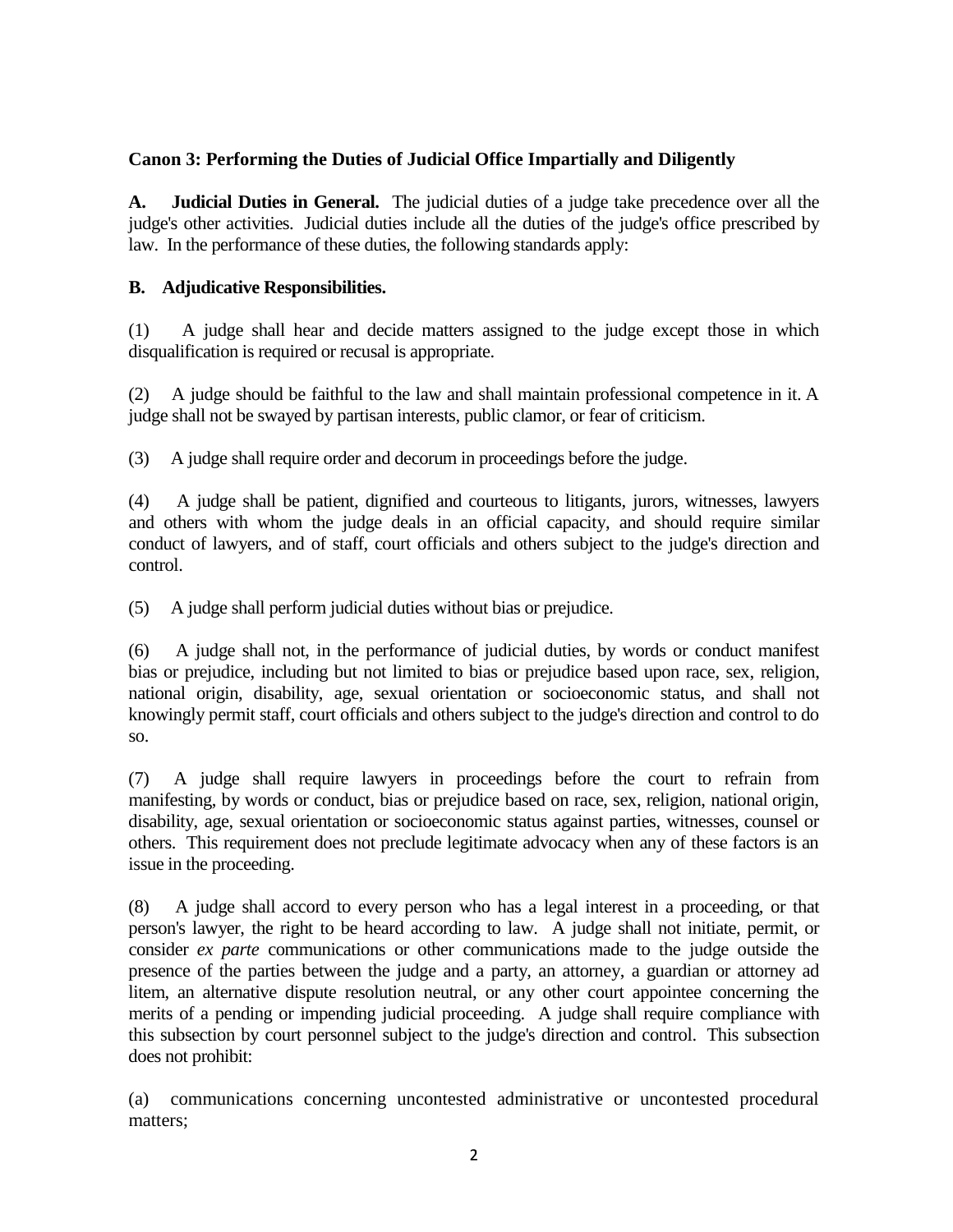(b) conferring separately with the parties and/or their lawyers in an effort to mediate or settle matters, provided, however, that the judge shall first give notice to all parties and not thereafter hear any contested matters between the parties except with the consent of all parties;

(c) obtaining the advice of a disinterested expert on the law applicable to a proceeding before the judge if the judge gives notice to the parties of the person consulted and the substance of the advice, and affords the parties reasonable opportunity to respond;

- (d) consulting with other judges or with court personnel;
- (e) considering an *ex parte* communication expressly authorized by law.
- (9) A judge should dispose of all judicial matters promptly, efficiently and fairly.

(10) A judge shall abstain from public comment about a pending or impending proceeding which may come before the judge's court in a manner which suggests to a reasonable person the judge's probable decision on any particular case. This prohibition applies to any candidate for judicial office, with respect to judicial proceedings pending or impending in the court on which the candidate would serve if elected. A judge shall require similar abstention on the part of court personnel subject to the judge's direction and control. This section does not prohibit judges from making public statements in the course of their official duties or from explaining for public information the procedures of the court. This section does not apply to proceedings in which the judge or judicial candidate is a litigant in a personal capacity.

(11) A judge shall not disclose or use, for any purpose unrelated to judicial duties, nonpublic information acquired in a judicial capacity. The discussions, votes, positions taken, and writings of appellate judges and court personnel about causes are confidences of the court and shall be revealed only through a court's judgment, a written opinion or in accordance with Supreme Court guidelines for a court approved history project.

#### **C. Administrative Responsibilities.**

(1) A judge should diligently and promptly discharge the judge's administrative responsibilities without bias or prejudice and maintain professional competence in judicial administration, and should cooperate with other judges and court officials in the administration of court business.

(2) A judge should require staff, court officials and others subject to the judge's direction and control to observe the standards of fidelity and diligence that apply to the judge and to refrain from manifesting bias or prejudice in the performance of their official duties.

(3) A judge with supervisory authority for the judicial performance of other judges should take reasonable measures to assure the prompt disposition of matters before them and the proper performance of their other judicial responsibilities.

(4) A judge shall not make unnecessary appointments. A judge shall exercise the power of appointment impartially and on the basis of merit. A judge shall avoid nepotism and favoritism.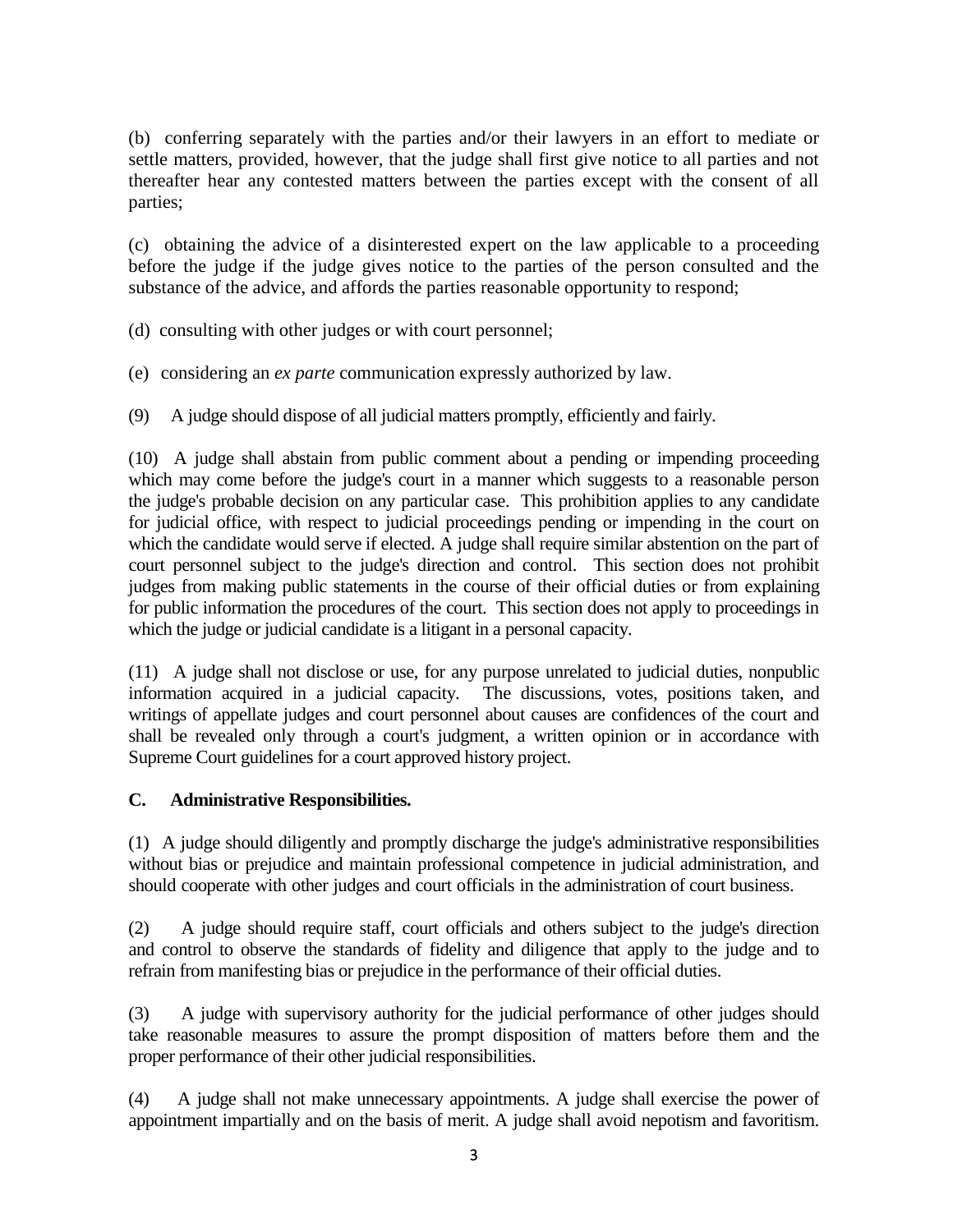A judge shall not approve compensation of appointees beyond the fair value of services rendered.

(5) A judge shall not fail to comply with Rule 12 of the Rules of Judicial Administration, knowing that the failure to comply is in violation of the rule.

# **D. Disciplinary Responsibilities.**

(1) A judge who receives information clearly establishing that another judge has committed a violation of this Code should take appropriate action. A judge having knowledge that another judge has committed a violation of this Code that raises a substantial question as to the other judge's fitness for office shall inform the State Commission on Judicial Conduct or take other appropriate action.

(2) A judge who receives information clearly establishing that a lawyer has committed a violation of the Texas Disciplinary Rules of Professional Conduct should take appropriate action. A judge having knowledge that a lawyer has committed a violation of the Texas Disciplinary Rules of Professional Conduct that raises a substantial question as to the lawyer's honesty, trustworthiness or fitness as a lawyer in other respects shall inform the Office of the General Counsel of the State Bar of Texas or take other appropriate action.

# **Canon 4: Conducting the Judge's Extra-Judicial Activities to Minimize the Risk of Conflict with Judicial Obligations**

**A. Extra-Judicial Activities in General.** A judge shall conduct all of the judge's extrajudicial activities so that they do not:

(1) cast reasonable doubt on the judge's capacity to act impartially as a judge; or

(2) interfere with the proper performance of judicial duties.

## **B. Activities to Improve the Law.** A judge may:

(1) speak, write, lecture, teach and participate in extra-judicial activities concerning the law, the legal system, the administration of justice and non-legal subjects, subject to the requirements of this Code; and,

(2) serve as a member, officer, or director of an organization or governmental agency devoted to the improvement of the law, the legal system, or the administration of justice. A judge may assist such an organization in raising funds and may participate in their management and investment, but should not personally participate in public fund raising activities. He or she may make recommendations to public and private fund-granting agencies on projects and programs concerning the law, the legal system and the administration of justice.

**C. Civic or Charitable Activities.** A judge may participate in civic and charitable activities that do not reflect adversely upon the judge's impartiality or interfere with the performance of judicial duties. A judge may serve as an officer, director, trustee or non-legal advisor of an educational, religious, charitable, fraternal, or civic organization not conducted for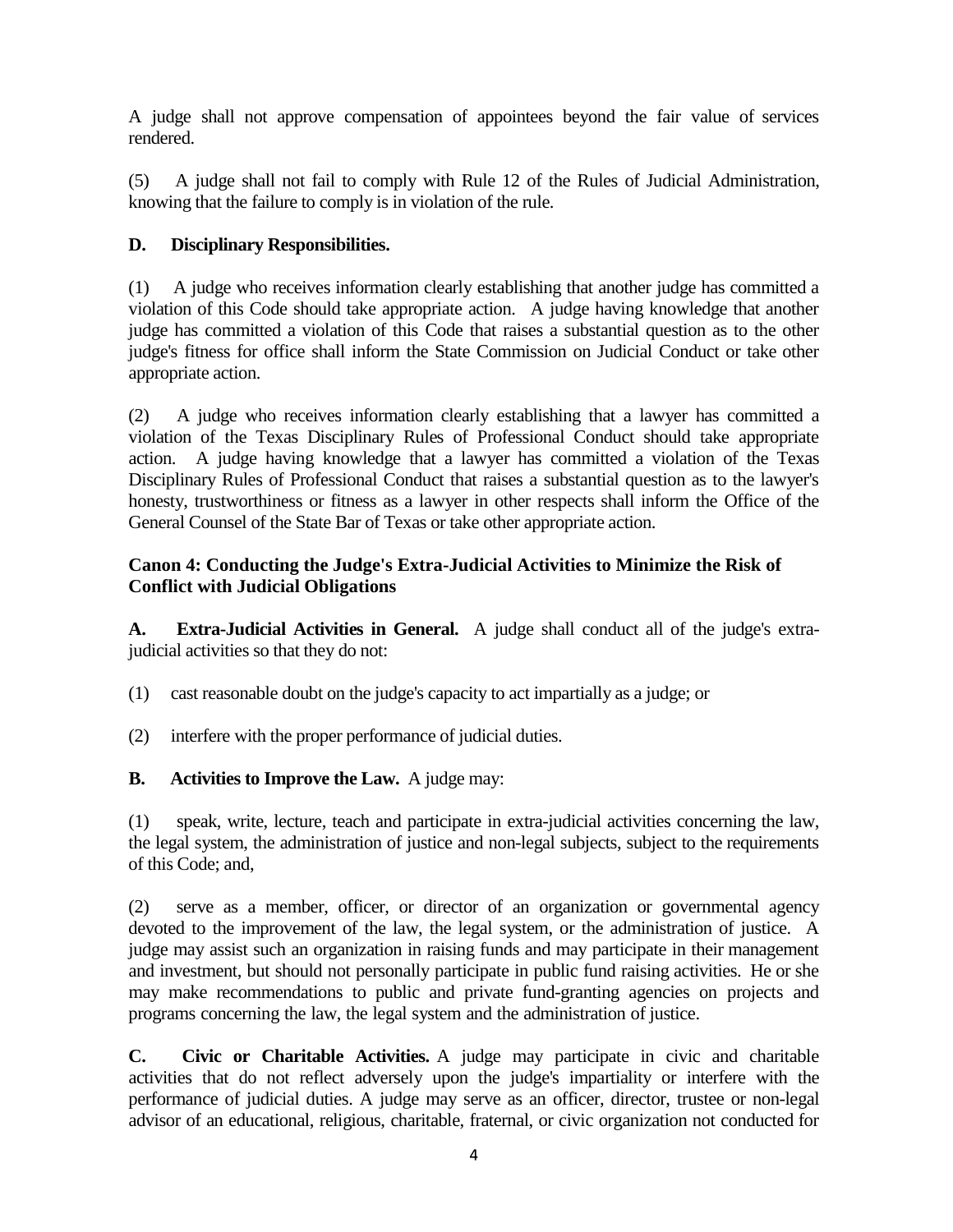the profit of its members, subject to the following limitations:

(1) A judge should not serve if it is likely that the organization will be engaged in proceedings that would ordinarily come before the judge or will be regularly or frequently engaged in adversary proceedings in any court.

(2) A judge shall not solicit funds for any educational, religious, charitable, fraternal or civic organization, but may be listed as an officer, director, delegate, or trustee of such an organization, and may be a speaker or a guest of honor at an organization's fund raising events.

(3) A judge should not give investment advice to such an organization, but may serve on its board of directors or trustees even though it has the responsibility for approving investment decisions.

## **D. Financial Activities.**

(1) A judge shall refrain from financial and business dealings that tend to reflect adversely on the judge's impartiality, interfere with the proper performance of the judicial duties, exploit his or her judicial position, or involve the judge in frequent transactions with lawyers or persons likely to come before the court on which the judge serves. This limitation does not prohibit either a judge or candidate from soliciting funds for appropriate campaign or officeholder expenses as permitted by state law.

(2) Subject to the requirements of subsection (1), a judge may hold and manage investments, including real estate, and engage in other remunerative activity including the operation of a business. A judge shall not be an officer, director or manager of a publicly owned business. For purposes of this Canon, a "publicly owned business" is a business having more than ten owners who are not related to the judge by consanguinity or affinity within the third degree of relationship.

(3) A judge should manage any investments and other economic interests to minimize the number of cases in which the judge is disqualified. As soon as the judge can do so without serious financial detriment, the judge should divest himself or herself of investments and other economic interests that might require frequent disqualification. A judge shall be informed about the judge's personal and fiduciary economic interests, and make a reasonable effort to be informed about the personal economic interests of any family member residing in the judge's household.

(4) Neither a judge nor a family member residing in the judge's household shall accept a gift, bequest, favor, or loan from anyone except as follows:

(a) a judge may accept a gift incident to a public testimonial to the judge; books and other resource materials supplied by publishers on a complimentary basis for official use; or an invitation to the judge and spouse to attend a bar-related function or activity devoted to the improvement of the law, the legal system, or the administration of justice;

(b) a judge or a family member residing in the judge's household may accept ordinary social hospitality; a gift, bequest, favor, or loan from a relative; a gift from a friend for a special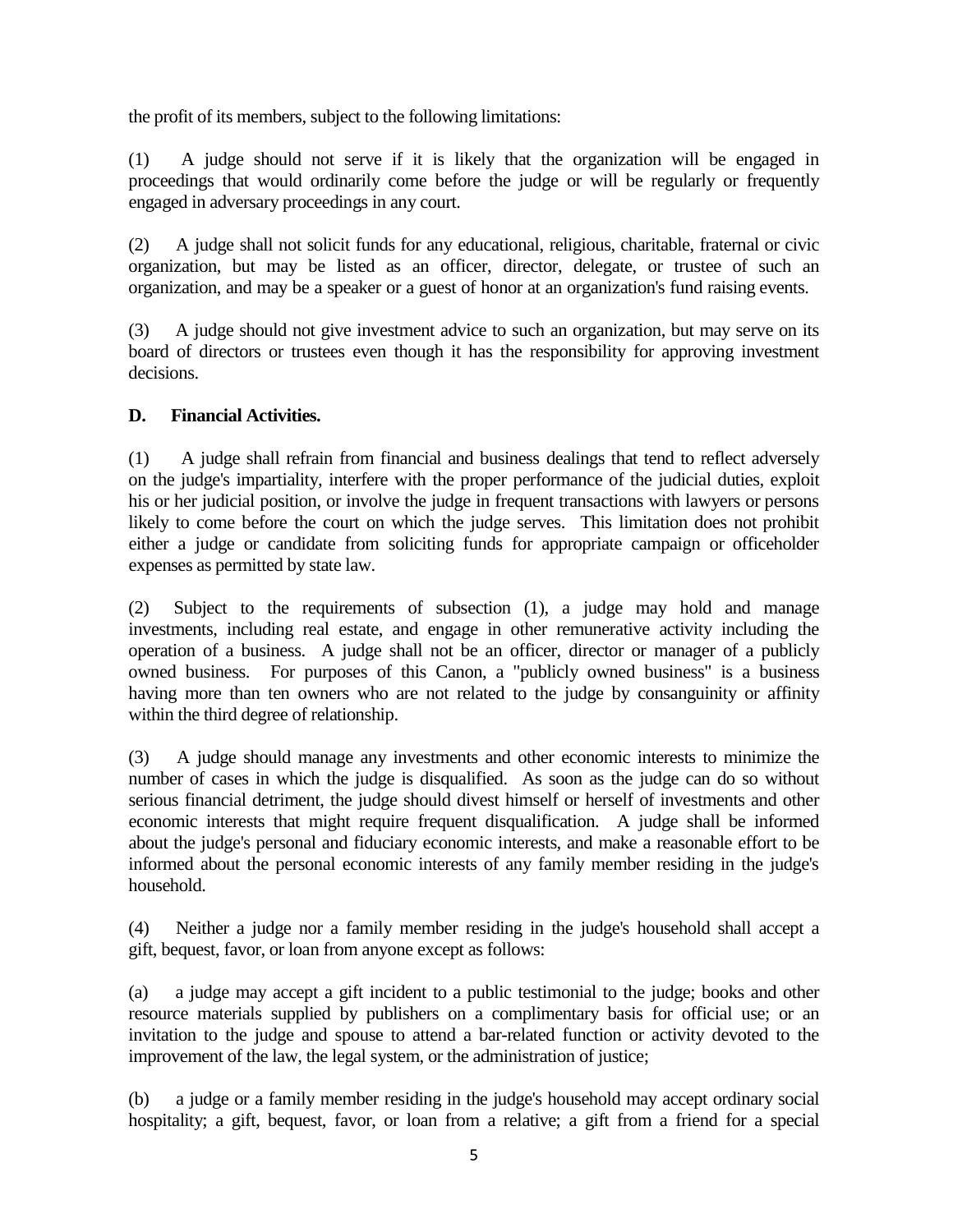occasion such as a wedding, engagement, anniversary, or birthday, if the gift is fairly commensurate with the occasion and the relationship; a loan from a lending institution in its regular course of business on the same terms generally available to persons who are not judges; or a scholarship or fellowship awarded on the same terms applied to other applicants;

(c) a judge or a family member residing in the judge's household may accept any other gift, bequest, favor, or loan only if the donor is not a party or person whose interests have come or are likely to come before the judge;

(d) a gift, award or benefit incident to the business, profession or other separate activity of a spouse or other family member residing in the judge's household, including gifts, awards and benefits for the use of both the spouse or other family member and the judge (as spouse or family member), provided the gift, award or benefit could not reasonably be perceived as intended to influence the judge in the performance of judicial duties.

# **E. Fiduciary Activities.**

(1) A judge shall not serve as executor, administrator or other personal representative, trustee, guardian, attorney in fact or other fiduciary, except for the estate, trust or person of a member of the judge's family, and then only if such service will not interfere with the proper performance of judicial duties.

(2) A judge shall not serve as a fiduciary if it is likely that the judge as a fiduciary will be engaged in proceedings that would ordinarily come before the judge, or if the estate, trust, or ward becomes involved in adversary proceedings in the court on which the judge serves or one under its appellate jurisdiction.

(3) The same restrictions on financial activities that apply to a judge personally also apply to the judge while acting in a fiduciary capacity.

**F.** Service as Arbitrator or Mediator. An active full-time judge shall not act as an arbitrator or mediator for compensation outside the judicial system, but a judge may encourage settlement in the performance of official duties.

**G. Practice of Law.** A judge shall not practice law except as permitted by statute or this Code. Notwithstanding this prohibition, a judge may act pro se and may, without compensation, give legal advice to and draft or review documents for a member of the judge's family.

**H. Extra-Judicial Appointments.** Except as otherwise provided by constitution and statute, a judge should not accept appointment to a governmental committee, commission, or other position that is concerned with issues of fact or policy on matters other than the improvement of the law, the legal system, or the administration of justice. A judge, however, may represent his or her country, state, or locality on ceremonial occasions or in connection with historical, educational, and cultural activities.

# *COMMENT TO 2000 CHANGE*

*This change is to clarify that a judge may serve on the Texas Board of Criminal Justice.*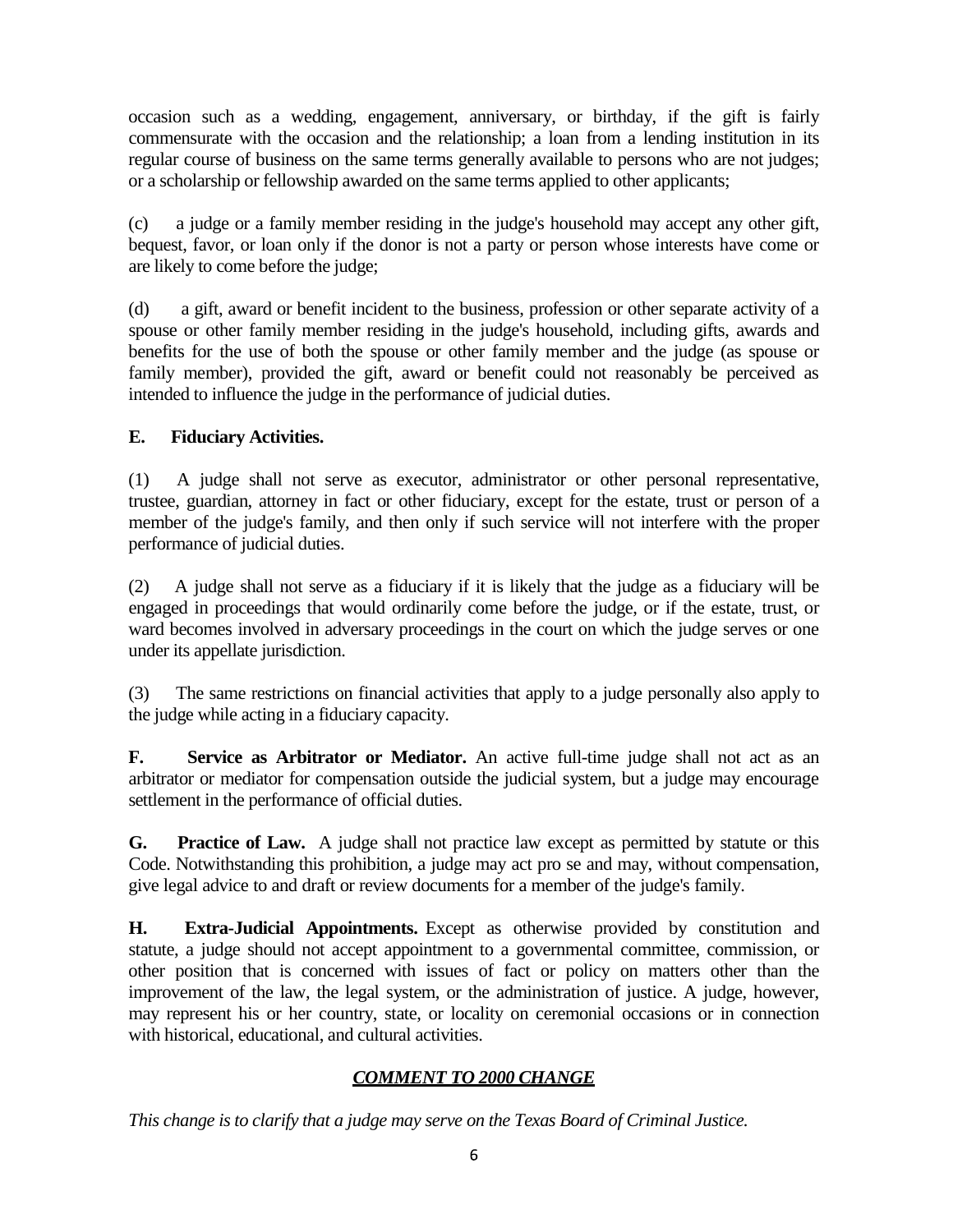#### **I. Compensation, Reimbursement and Reporting.**

(1) Compensation and Reimbursement. A judge may receive compensation and reimbursement of expenses for the extra-judicial activities permitted by this Code, if the source of such payments does not give the appearance of influencing the judge's performance of judicial duties or otherwise give the appearance of impropriety.

(a) Compensation shall not exceed a reasonable amount nor shall it exceed what a person who is not a judge would receive for the same activity.

(b) Expense reimbursement shall be limited to the actual cost of travel, food, and lodging reasonably incurred by the judge and, where appropriate to the occasion, by the judge's family. Any payment in excess of such an amount is compensation.

(2) Public Reports. A judge shall file financial and other reports as required by law.

## **Canon 5: Refraining from Inappropriate Political Activity**

(1) A judge or judicial candidate shall not:

 (i) make pledges or promises of conduct in office regarding pending or impending cases, specific classes of cases, specific classes of litigants, or specific propositions of law that would suggest to a reasonable person that the judge is predisposed to a probable decision in cases within the scope of the pledge;

 (ii) knowingly or recklessly misrepresent the identity, qualifications, present position, or other fact concerning the candidate or an opponent; or

(iii) make a statement that would violate Canon 3B(10).

(2) A judge or judicial candidate shall not authorize the public use of his or her name endorsing another candidate for any public office, except that either may indicate support for a political party. A judge or judicial candidate may attend political events and express his or her views on political matters in accord with this Canon and Canon 3B(10).

(3) A judge shall resign from judicial office upon becoming a candidate in a contested election for a non-judicial office either in a primary or in a general or in a special election. A judge may continue to hold judicial office while being a candidate for election to or serving as a delegate in a state constitutional convention or while being a candidate for election to any judicial office.

(4) A judge or judicial candidate subject to the Judicial Campaign Fairness Act, Tex. Elec. Code §253.151, *et seq.* (the "Act"), shall not knowingly commit an act for which he or she knows the Act imposes a penalty. Contributions returned in accordance with Sections 253.155(e), 253.157(b) or 253.160(b) of the Act are not a violation of this paragraph.

## *COMMENT*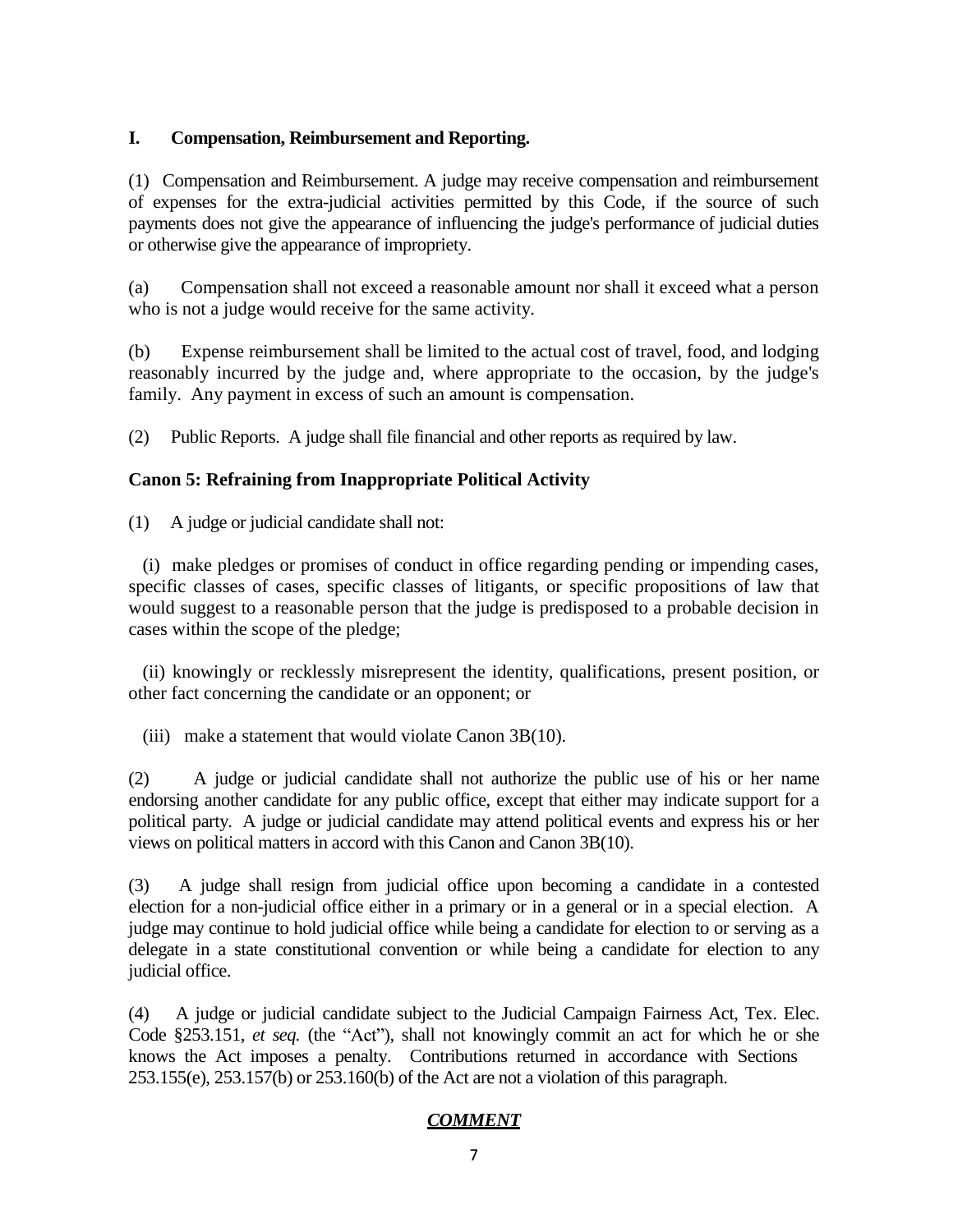*A statement made during a campaign for judicial office, whether or not prohibited by this Canon, may cause a judge's impartiality to be reasonably questioned in the context of a particular case and may result in recusal.* 

*Consistent with section 253.1612 of the Texas Election Code, the Code of Judicial Conduct does not prohibit a joint campaign activity conducted by two or more judicial candidates.* 

#### **Canon 6: Compliance with the Code of Judicial Conduct**

#### **A. The following persons shall comply with all provisions of this Code:**

- (1) An active, full-time justice or judge of one of the following courts:
	- (a) the Supreme Court,
	- (b) the Court of Criminal Appeals,
	- (c) courts of appeals,
	- (d) district courts,
	- (e) criminal district courts, and
	- (f) statutory county courts.
- (2) A full-time commissioner, master, magistrate, or referee of a court listed in (1) above.

#### **B. A County Judge who performs judicial functions shall comply with all provisions of this Code except the judge is not required to comply:**

(1) when engaged in duties which relate to the judge's role in the administration of the county;

(2) with Canons  $4D(2)$ ,  $4D(3)$ , or  $4H$ ;

(3) with Canon 4G, except practicing law in the court on which he or she serves or in any court subject to the appellate jurisdiction of the county court, or acting as a lawyer in a proceeding in which he or she has served as a judge or in any proceeding related thereto.

(4) with Canon 5(3).

## **C. Justices of the Peace and Municipal Court Judges.**

(1) A justice of the peace or municipal court judge shall comply with all provisions of this Code, except the judge is not required to comply:

(a) with Canon 3B(8) pertaining to *ex parte* communications; in lieu thereof a justice of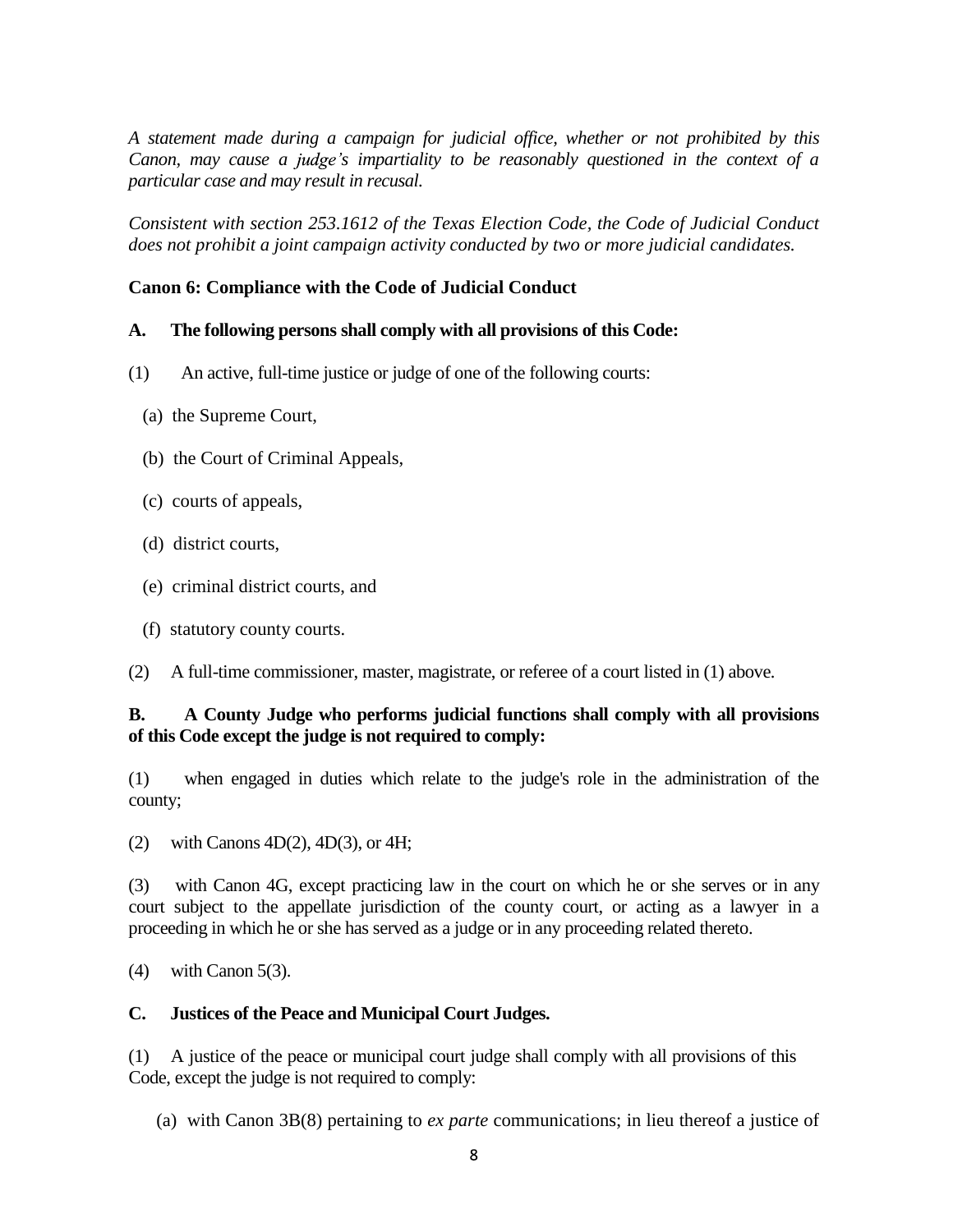the peace or municipal court judge shall comply with 6C(2) below;

(b) with Canons 4D(2), 4D(3), 4E, or 4H;

 (c) with Canon 4F, unless the court on which the judge serves may have jurisdiction of the matter or parties involved in the arbitration or mediation; or

 (d) if an attorney, with Canon 4G, except practicing law in the court on which he or she serves, or acting as a lawyer in a proceeding in which he or she has served as a judge or in any proceeding related thereto.

(e) with Canons 5(3).

(2) A justice of the peace or a municipal court judge, except as authorized by law, shall not directly or indirectly initiate, permit, nor consider *ex parte* or other communications concerning the merits of a pending judicial proceeding. This subsection does not prohibit communications concerning:

- (a) uncontested administrative matters,
- (b) uncontested procedural matters,
- (c) magistrate duties and functions,
- (d) determining where jurisdiction of an impending claim or dispute may lie,

 (e) determining whether a claim or dispute might more appropriately be resolved in some other judicial or non-judicial forum,

 (f) mitigating circumstances following a plea of nolo contendere or guilty for a fineonly offense, or

 (g) any other matters where *ex parte* communications are contemplated or authorized by law.

#### **D. A Part-time commissioner, master, magistrate, or referee of a court listed in Canon 6A(1) above:**

(1) shall comply with all provisions of this Code, except he or she is not required to comply with Canons 4D(2), 4E, 4F, 4G or 4H, and

(2) should not practice law in the court which he or she serves or in any court subject to the appellate jurisdiction of the court which he or she serves, or act as a lawyer in a proceeding in which he or she has served as a commissioner, master, magistrate, or referee, or in any other proceeding related thereto.

#### **E. A Judge Pro Tempore, while acting as such:**

(1) shall comply with all provisions of this Code applicable to the court on which he or she is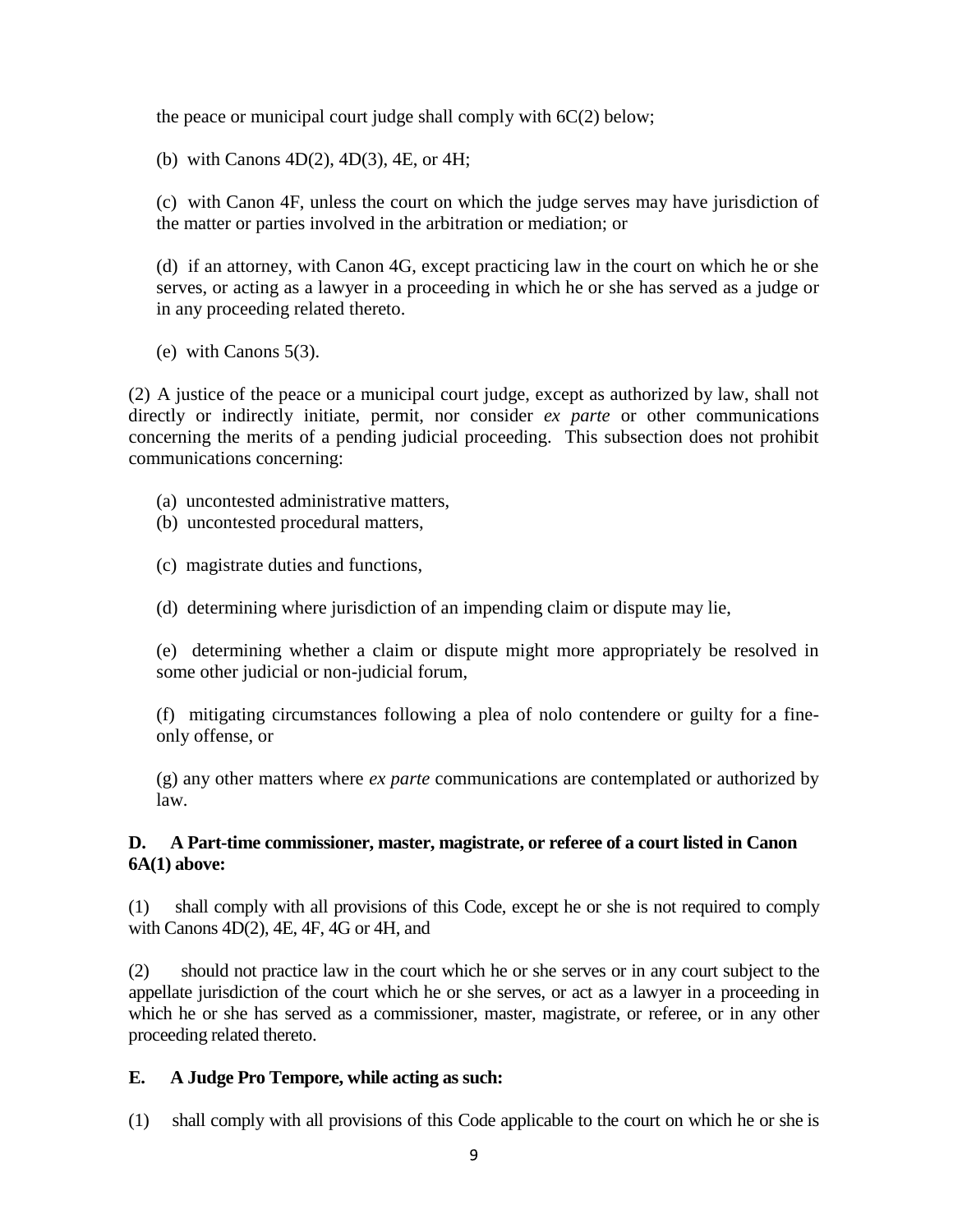serving, except he or she is not required to comply with Canons 4D(2), 4D(3), 4E, 4F, 4G or 4H, and

(2) after serving as a judge pro tempore, should not act as a lawyer in a proceeding in which he or she has served as a judge or in any other proceeding related thereto.

## **F. Any Senior Judge, or a former appellate or district judge, or a retired or former statutory county court judge who has consented to be subject to assignment as a judicial officer:**

(1) shall comply with all the provisions of this Code except he or she is not required to comply with Canon 4D(2), 4E, 4F, 4G, or 4H, but

(2) should refrain from judicial service during the period of an extra-judicial appointment permitted by Canon 4H.

# **G. Candidates for Judicial Office.**

(1) Any person seeking elective judicial office listed in Canon 6A(1) shall be subject to the same standards of Canon 5 that are required of members of the judiciary.

(2) Any judge who violates this Code shall be subject to sanctions by the State Commission on Judicial Conduct.

(3) Any lawyer who is a candidate seeking judicial office who violates Canon 5 or other relevant provisions of this Code is subject to disciplinary action by the State Bar of Texas.

(4) The conduct of any other candidate for elective judicial office, not subject to paragraphs (2) and (3) of this section, who violates Canon 5 or other relevant provisions of the Code is subject to review by the Secretary of State, the Attorney General, or the local District Attorney for appropriate action.

## **H. Attorneys.**

Any lawyer who contributes to the violation of Canons 3B(7), 3B(10), 4D(4), 5, or 6C(2), or other relevant provisions of this Code, is subject to disciplinary action by the State Bar of Texas.

#### **Canon 7: Effective Date of Compliance**

A person to whom this Code becomes applicable should arrange his or her affairs as soon as reasonably possible to comply with it.

## **Canon 8: Construction and Terminology of the Code**

## **A. Construction.**

The Code of Judicial Conduct is intended to establish basic standards for ethical conduct of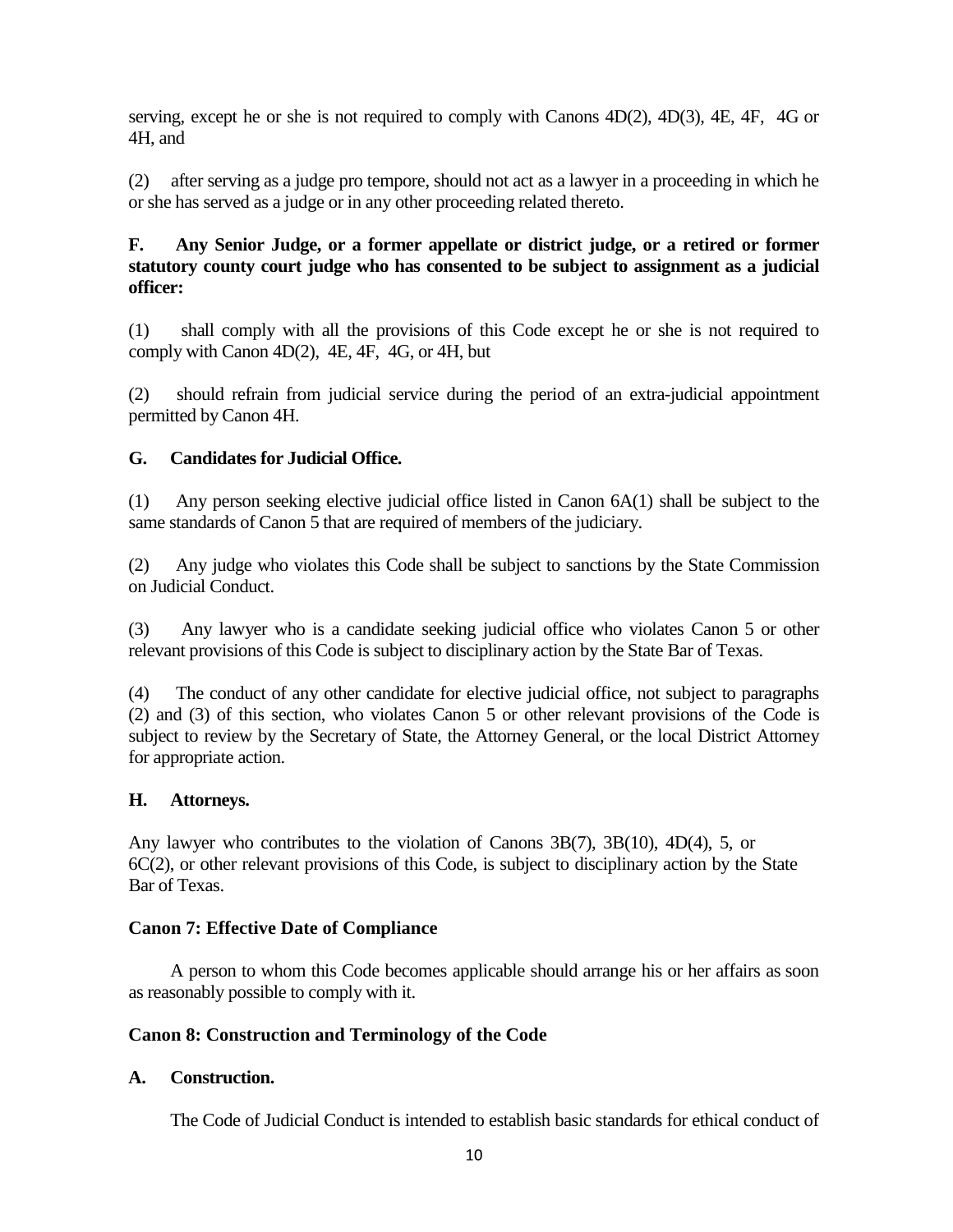judges. It consists of specific rules set forth in Sections under broad captions called Canons.

The Sections are rules of reason, which should be applied consistent with constitutional requirements, statutes, other court rules and decisional law and in the context of all relevant circumstances. The Code is to be construed so as not to impinge on the essential independence of judges in making judicial decisions.

The Code is designed to provide guidance to judges and candidates for judicial office and to provide a structure for regulating conduct through the State Commission on Judicial Conduct. It is not designed or intended as a basis for civil liability or criminal prosecution. Furthermore, the purpose of the Code would be subverted if the Code were invoked by lawyers for mere tactical advantage in a proceeding.

It is not intended, however, that every transgression will result in disciplinary action. Whether disciplinary action is appropriate, and the degree of discipline to be imposed, should be determined through a reasonable and reasoned application of the text and should depend on such factors as the seriousness of the transgression, whether there is a pattern of improper activity and the effect of the improper activity on others or on the judicial system.

#### **B. Terminology**.

(1) "Shall" or "shall not" denotes binding obligations the violation of which can result in disciplinary action.

(2) "Should" or "should not" relates to aspirational goals and as a statement of what is or is not appropriate conduct but not as a binding rule under which a judge may be disciplined.

(3) "May" denotes permissible discretion or, depending on the context, refers to action that is not covered by specific proscriptions.

(4) "De minimis" denotes an insignificant interest that could not raise reasonable question as to a judge's impartiality.

(5) "Economic interest" denotes ownership of a more than de minimis legal or equitable interest, or a relationship as officer, director, advisor or other active participant in the affairs of a party, except that:

 (i) ownership of an interest in a mutual or common investment fund that holds securities is not an economic interest in such securities unless the judge participates in the management of the fund or a proceeding pending or impending before the judge could substantially affect the value of the interest;

 (ii) service by a judge as an officer, director, advisor or other active participant, in an educational, religious, charitable, fraternal, or civic organization or service by a judge's spouse, parent or child as an officer, director, advisor or other active participant in any organization does not create an economic interest in securities held by that organization;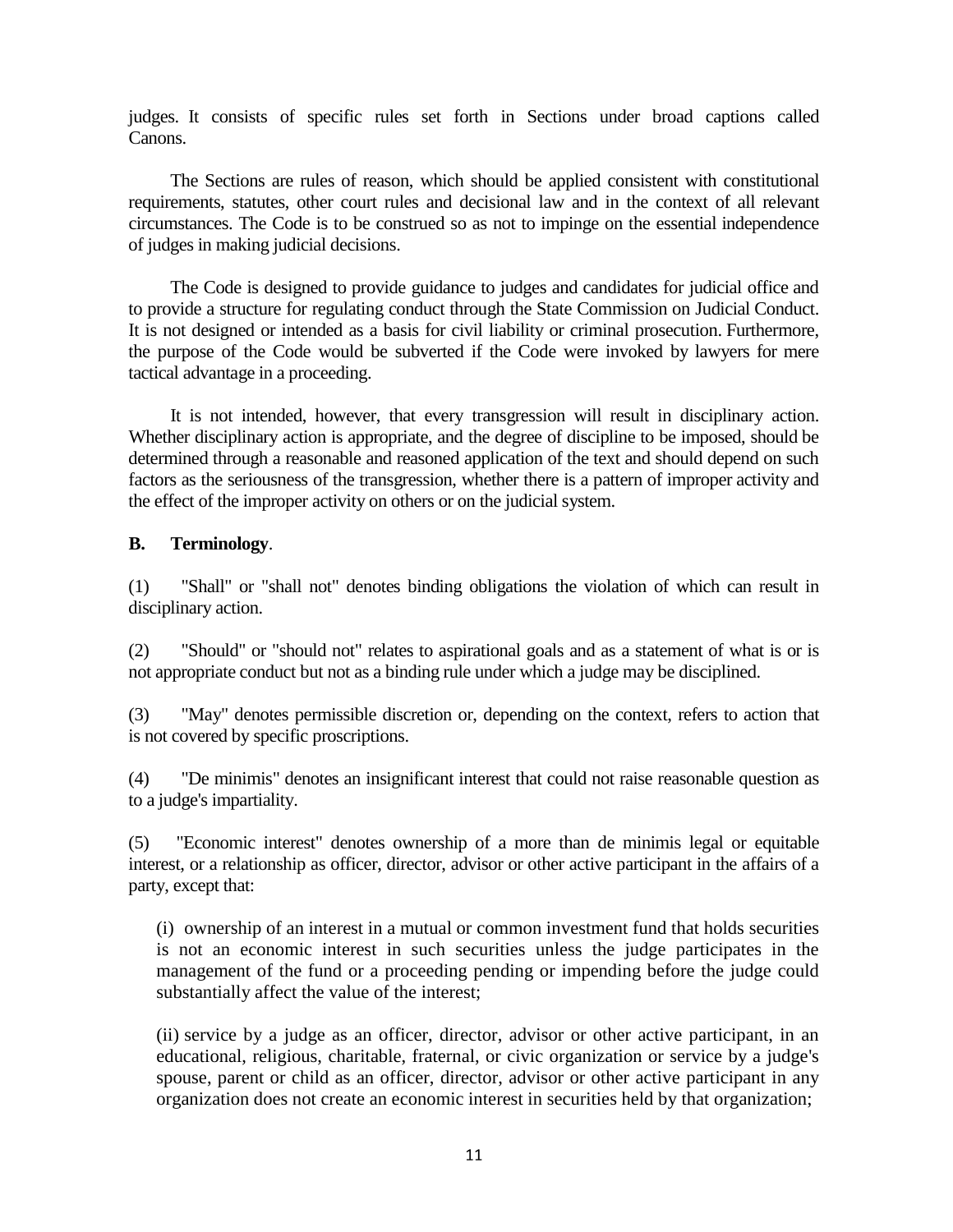(iii) a deposit in a financial institution, the proprietary interest of a policy holder in a mutual insurance company, of a depositor in a mutual savings association or of a member in a credit union, or a similar proprietary interest, is not an economic interest in the organization unless a proceeding pending or impending before the judge could substantially affect the value of the interest; and

 (iv) ownership of government securities is not an economic interest in the issuer unless a proceeding pending or impending before the judge could substantially affect the value of the securities.

(6) "Fiduciary" includes such relationships as executor, administrator, trustee, and guardian.

(7) "Knowingly," "knowledge," "known" or "knows" denotes actual knowledge of the fact in question. A person's knowledge may be inferred from circumstances.

(8) "Law" denotes court rules as well as statutes, constitutional provisions and decisional law.

(9) "Member of the judge's (or the candidate's) family" denotes a spouse, child, grandchild, parent, grandparent or other relative or person with whom the candidate maintains a close familial relationship.

(10) "Family member residing in the judge's household" means any relative of a judge by blood or marriage, or a person treated by a judge as a member of the judge's family, who resides at the judge's household.

(11) "Require." The rules prescribing that a judge "require" certain conduct of others are, like all of the rules in this Code, rules of reason. The use of the term "require" in that context means a judge is to exercise reasonable direction and control over the conduct of those persons subject to the judge's direction and control.

(12) "Third degree of relationship." The following persons are relatives within the third degree of relationship: great-grandparent, grandparent, parent, uncle, aunt, brother, sister, child, grandchild, great-grandchild, nephew or niece.

(13) "Retired Judge" means a person who receives from the Texas Judicial Retirement System, Plan One or Plan Two, an annuity based on service that was credited to the system. (Secs. 831.001 and 836.001, V.T.C.A. Government Code [Ch. 179, Sec. 1, 71st Legislature (1989)]

(14) "Senior Judge" means a retired appellate or district judge who has consented to be subject to assignment pursuant to Section 75.001, Government Code. [Ch. 359, 69th Legislature, Reg. Session (1985)]

(15) "Statutory County Court Judge" means the judge of a county court created by the legislature under Article V, Section 1, of the Texas Constitution, including county courts at law, statutory probate courts, county criminal courts, county criminal courts of appeals, and county civil courts at law. (Sec. 21.009, V.T.C.A. Government Code [Ch. 2, Sec. 16.01(18), 71st Legislature (1989)])